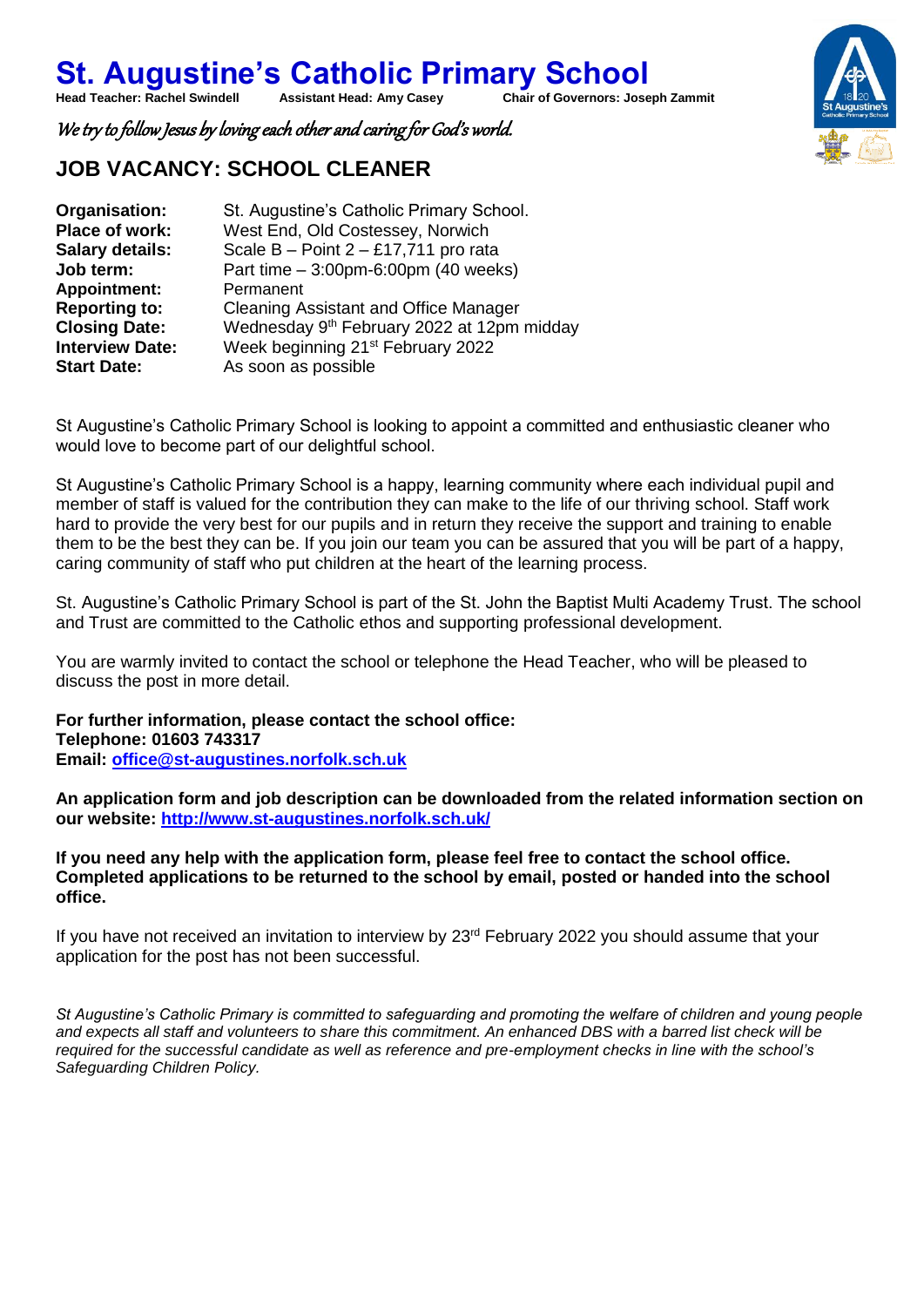**St. Augustine's Catholic Primary School**<br>Head Teacher: Rachel Swindell Assistant Head: Amy Casey Chair of Governors: Jose **Chair of Governors: Joseph Zammit** 

We try to follow Jesus by loving each other and caring for God's world.

## **JOB DESCRIPTION ~ SCHOOL CLEANER**

**Salary details:** Scale B – Point 2 – £17,711 pro rata **Job term:** Part time, 3:00pm – 6:00pm (40 weeks) **Appointment:** Permanent **Reporting to:** Cleaning Assistant and Office Manager

#### **Main purpose**

- To provide a complete cleaning service at our purpose built Primary School.
- Duties will include; cleaning classrooms, halls, corridors, toilets, doors, offices and a small kitchen area.

## **Duties and responsibilities**

The duties of the post holder will usually include the following:

- To be responsible for all cleaning within the building.
- To use cleaning materials as provided.
- To operate cleaning machinery in cleaning soft and hard surfaces, e.g. Vacuum cleaners and, occasionally, polishers.
- Duties to include the following:
	- Vacuum cleaning hard and soft floors
	- Cleaning toilets including tap fittings and surrounds etc.
	- Mopping and spray cleaning hard floor surfaces
	- Dusting, damp wiping, washing or polishing the furniture, ledges, window sills and external surfaces of cupboards, radiators, shelves and fitments
	- Undertake occasional wall washing or inside window pane cleaning, washing/polishing door glass.
	- Emptying & cleaning waste bins
	- Replenishing consumable items (soap, toilet rolls, paper towels) as required
	- Checking and closing windows, switching off lights
	- Reporting defects / hazards as required
	- Such other duties as may be allocated from time to time

**Note:** During periods when the school is closed, routine deep cleaning is undertaken for a short period before term commences and at end of term. The timings of this can be discussed and alternative working hours, once the pupils have vacated, if required.